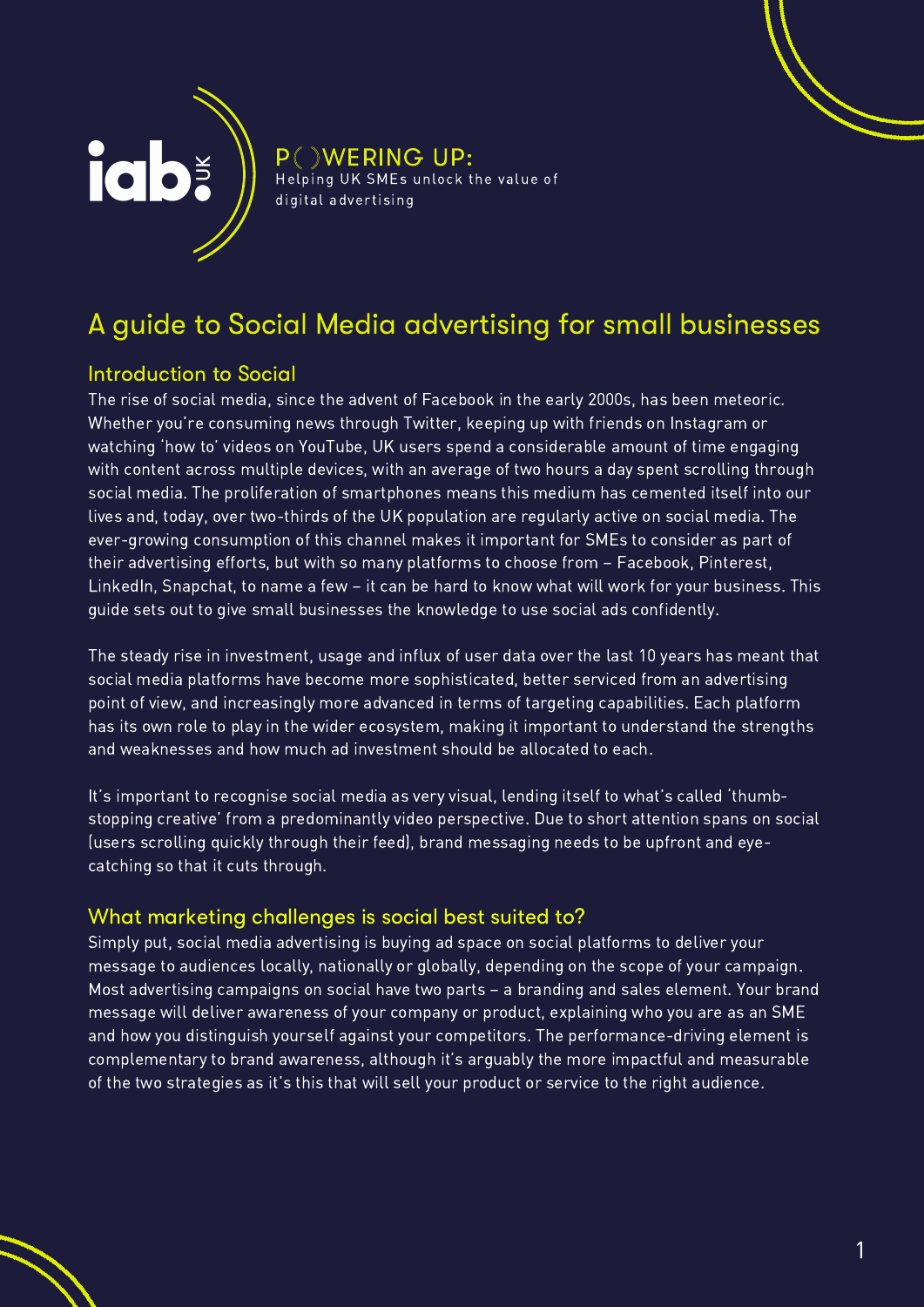Setting objectives is important: what is the purpose of your campaign? Outcomes vary between brand (e.g. how much of your audience were reached or how many video views you generated) and performance (e.g. how many sales / leads / clicks you generated). When setting up a campaign, consider the end goal and ensure this aligns with the objective you choose to measure. You should also ensure that the audience who see and engage with your brand message are then shown a way to buy your product or service, thus closing the purchase loop.

#### How to reach your audience

One of social media's strengths is the ability to target users via a whole range of different capabilities, due to the wealth and breadth of data. These include demographic (gender, age), location (where your audience is geographically located), interest or contextual (hobbies, groups that users follow, types of content they consume), platform (Facebook, Snapchat, TikTok, Pinterest etc.) and device (desktop or mobile, type of handset). We will explore each of these capabilities in more detail below.

Demographic: Reaching your audience on platforms they use the most is an important consideration to any social advertising campaign. This information is readily available from regularly updated online resources that each platform provides. Being armed with this knowledge in the planning phase of your campaign will allow you to better understand where to invest.

Location:Ensure that the correct geotargeting is in place for your campaign. If your product or service is only available in England, for example, you shouldn't have Scotland selected in the targeting. Platforms also have the ability to show different messages in different areas, although doing this will limit your audience reach.

Pinterest: Whereas paid search leverages the intent of a user, paid social often relies on interest-based targeting. This allows brands to insert their ad amongst relevant content to generate awareness or provide a solution to the user. If your service is landscaping, you would look to target users who are interested in gardening and home improvement.

Platform: If you are looking at broad reach and mass awareness, Facebook is often the best option. However, if your target audience is predominantly women, Pinterest is a good choice. Knowing where to find your user is key to maximising your budget and having the most impact on your target audience.

Device: Most social consumption is on smartphones, with Facebook estimating that around 70-80% of time spent browsing the platform is in-app. This means your creative should be suited to the right dimensions to deliver the most impact on a mobile screen. Should you wish to target specific devices, this is also available to you when setting up a campaign.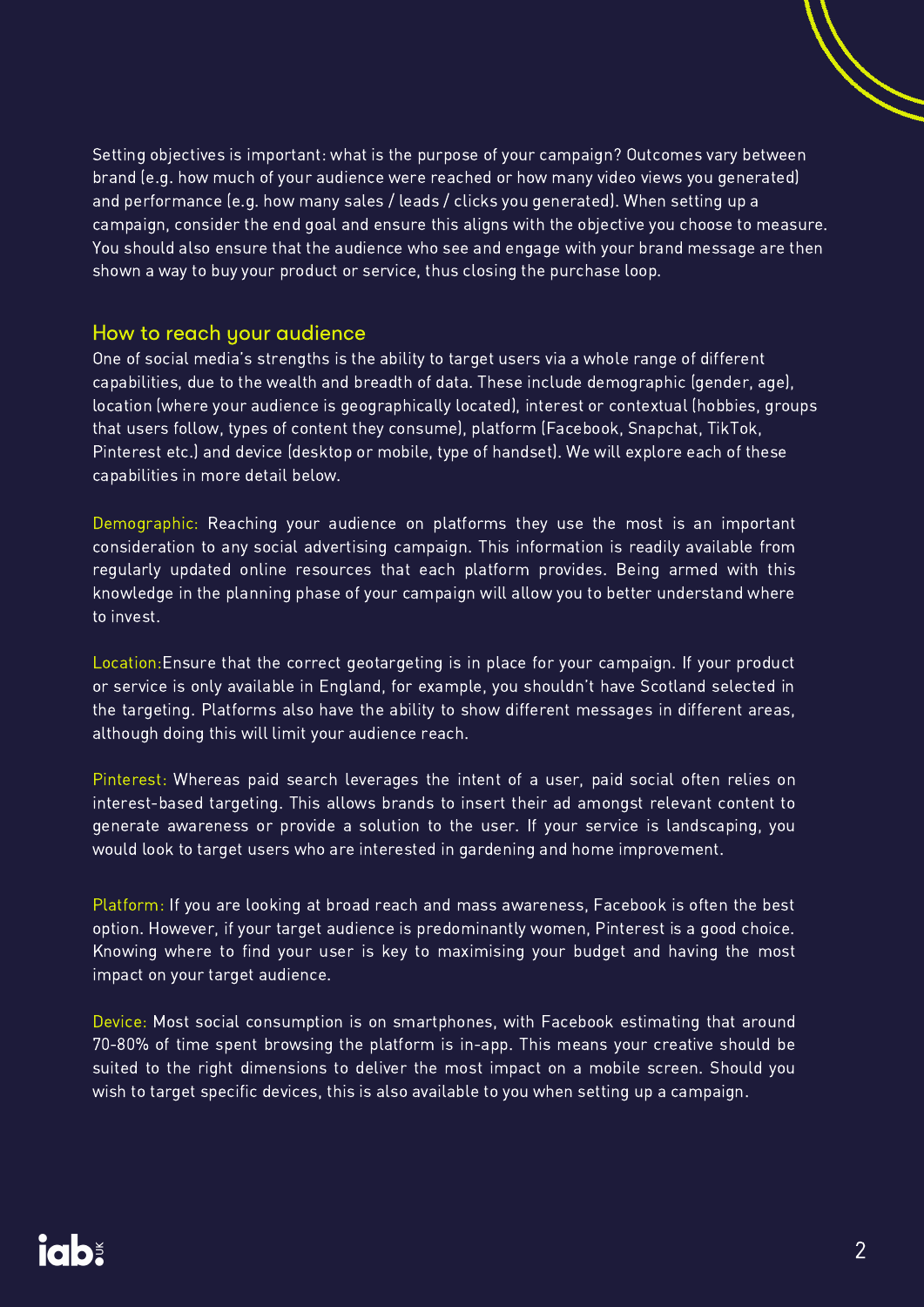#### Creative considerations & typical lead times

Given that eye-catching creative is vital to ensuring users see your message on social, there are several creative considerations to keep in mind. Social ads can be repurposed from other creative - such as online video, digital OOH or TV - however, it's important to adapt to fit specific social formats and platform requirements. These can easily be found online, with most platforms following similar sizes and rules.

Despite being able to adapt social creative from other channels, it should not be an afterthought when drawing up production budgets and timelines. Thumb-stopping creative takes time to create, which is why you should allow for four to six weeks before a campaign launch. The first step is to brief out your requirements to the creative team by clarifying which social platforms are part of your advertising campaign and which formats you will be using. Formats vary by platform and by objective, and although there are many to choose from, familiarising yourself with online guides and drawing on your creative team's experience will help clarify the type of creative you need to achieve your marketing objectives.

A shorter attention span on social means getting your branding and message upfront, preferably within the first two seconds of the ad. A good rule of thumb is keeping your social ads under six seconds, with fast-paced animation on both the image and messaging. [Facebook's](https://www.facebook.com/ads/creativehub/gallery/) Creative Hub is a great resource for inspiration and best practice, as is Pinterest's Creative [Advertising](https://view.highspot.com/viewer/5f20389e66bbaa49ff800335) Guide. Alternatively, browsing platforms and seeing what stands out and catches attention in situ is another easy way to get ideas and see what works i.e. Tik Tok always recommend to not make ads, but to make TikToks.

#### Media budget considerations

Social budget is largely dictated by your business objectives, the length of your campaign and the overall marketing mix you've selected. Of your total marketing budget, around 30-50% should be allocated towards digital and 15-20% of that towards paid social advertising. Of course, this is not always an exact science but can be used as a guide when planning a social campaign.

The first step advertisers should take when planning a campaign is selecting an audience and determining its size. With brand campaigns, for example, a reach of 60-70% against your audience is considered high penetration, however, this may also come at a high cost. Most social platforms have easy-to-use campaign planning tools that will allow you to see audience sizes and the budget required to reach them. However, action-driving campaigns (sales, leads, etc.) should be dictated by determining the ROI your social conversions will generate. This can be done by estimating the worth of each action and using that as a goal cost-per-acquisition (CPA). Only through testing, learning and iterating over time will you determine the optimum social budget for your objective.

In order to generate enough results, data and learnings from your campaigns, allow your activity to run for at least a month. Some sample budget ranges, and what you can expect to achieve from these, can be found below.

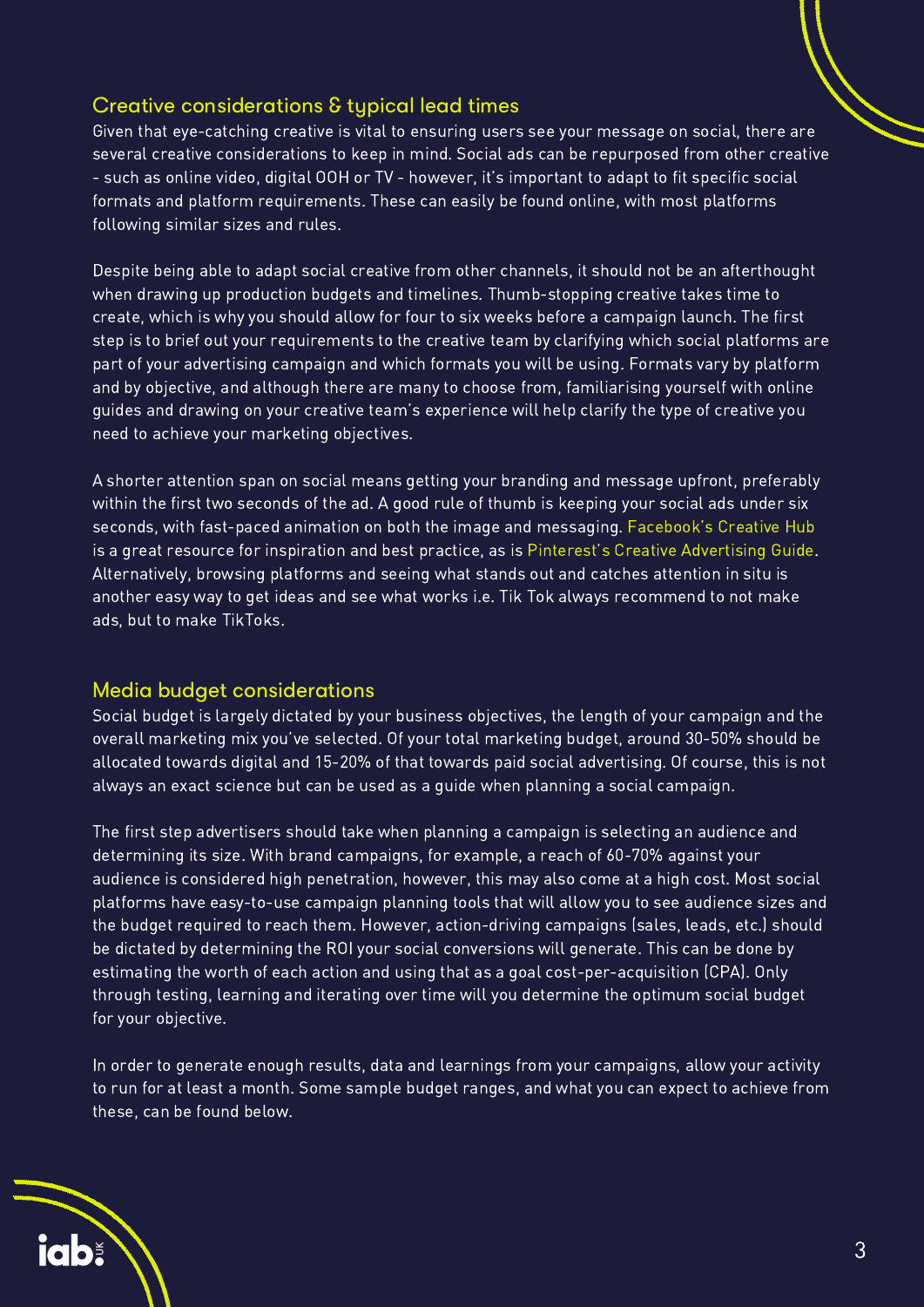#### Small - £5-10k

A small budget lends itself best to a more specific audience bought within the platform's ad auction. Rules can be set up to ensure the budget lasts longer (i.e. daily spend caps) and you can restrict your targeting to get more impact against your audience. It's worth noting, however, that widening your targeting generates a lower cost-per-thousand ads served (CPM), although fewer people will end up seeing your ad due to a small budget. One platform recommended.

#### Medium - £20-30k

Medium budgets allow for testing within the campaign, be it running different creative variants to see what generates the best response or segmenting your audience to understand which performs better against the objective. You can also set up a brand and performance element, re-engaging those who have watched your video ad with a more action-driving ad to generate action. One or two platforms recommended.

#### Large -£50k+

**iab:** 

With a budget of over £50k in a month, you're able to run across multiple social platforms, set up tests as part of your campaign and have direct response running alongside awareness. For large budgets, you can also unlock platform support and often, free of charge, brand studies that the platforms offer.

#### Technical considerations

Although it's a visual medium, there are many technical aspects to social media advertising that are worth considering. Most platforms are 'biddable' and 'self-serve', which means they require a hands-on approach in setting up, monitoring and reporting on results. Most platforms adapted the look-and-feel of Facebook Ads Manager, so this is a good place to start when learning. All platforms have their own certifications too, with online learning courses suitable for all levels.

An intermediate knowledge of Excel is very handy – platforms allow you to customise reports in their dashboards and export them into Excel for your campaign reporting and performance tracking.

Finally, a basic understanding of how an ad server works and what the limitations of social reporting within digital are will allow you to be more confident when interpreting results. All platforms will be set to a window of attribution, meaning if someone sees or clicks on your ad within that timeframe and then converts into an action, your social activity will be credited with having an impact on the result. This is similar to other digital channels, however, social comes with its own challenge because some of the data does not pass into the ad server and thus is not de-duplicated against your other digital marketing efforts. This is why being able to understand the strengths and limitations of your social data will allow you to make more informed marketing decisions in future campaigns.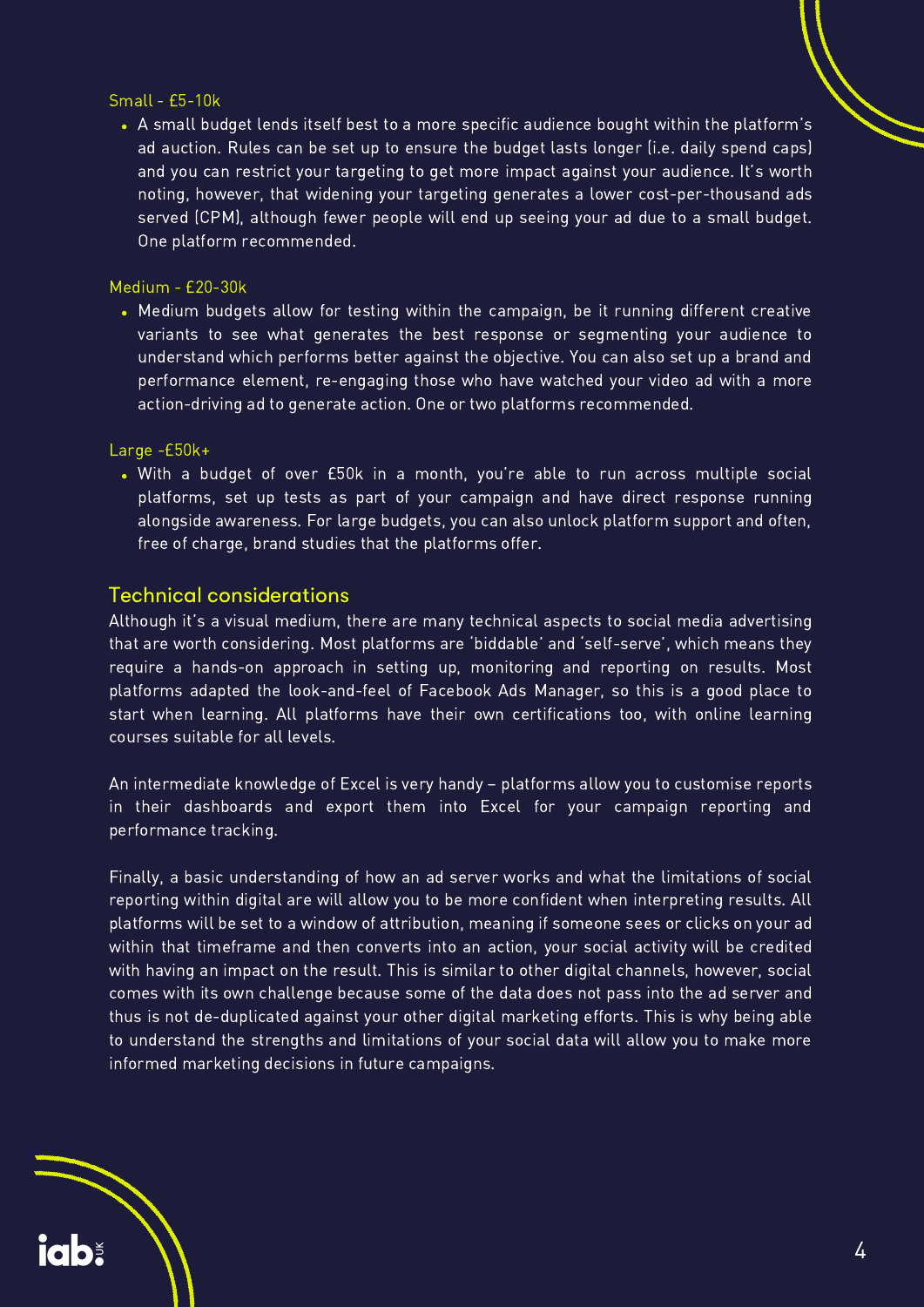# Real-life campaign examples

Check out these case studies from small business start-ups that have thrived due to Pinterest campaigns.

- We are [Knitters](http://business.pinterest.com/en-gb/success-stories/we-are-knitters)
- [Heist](http://business.pinterest.com/en-gb/success-stories/heist)